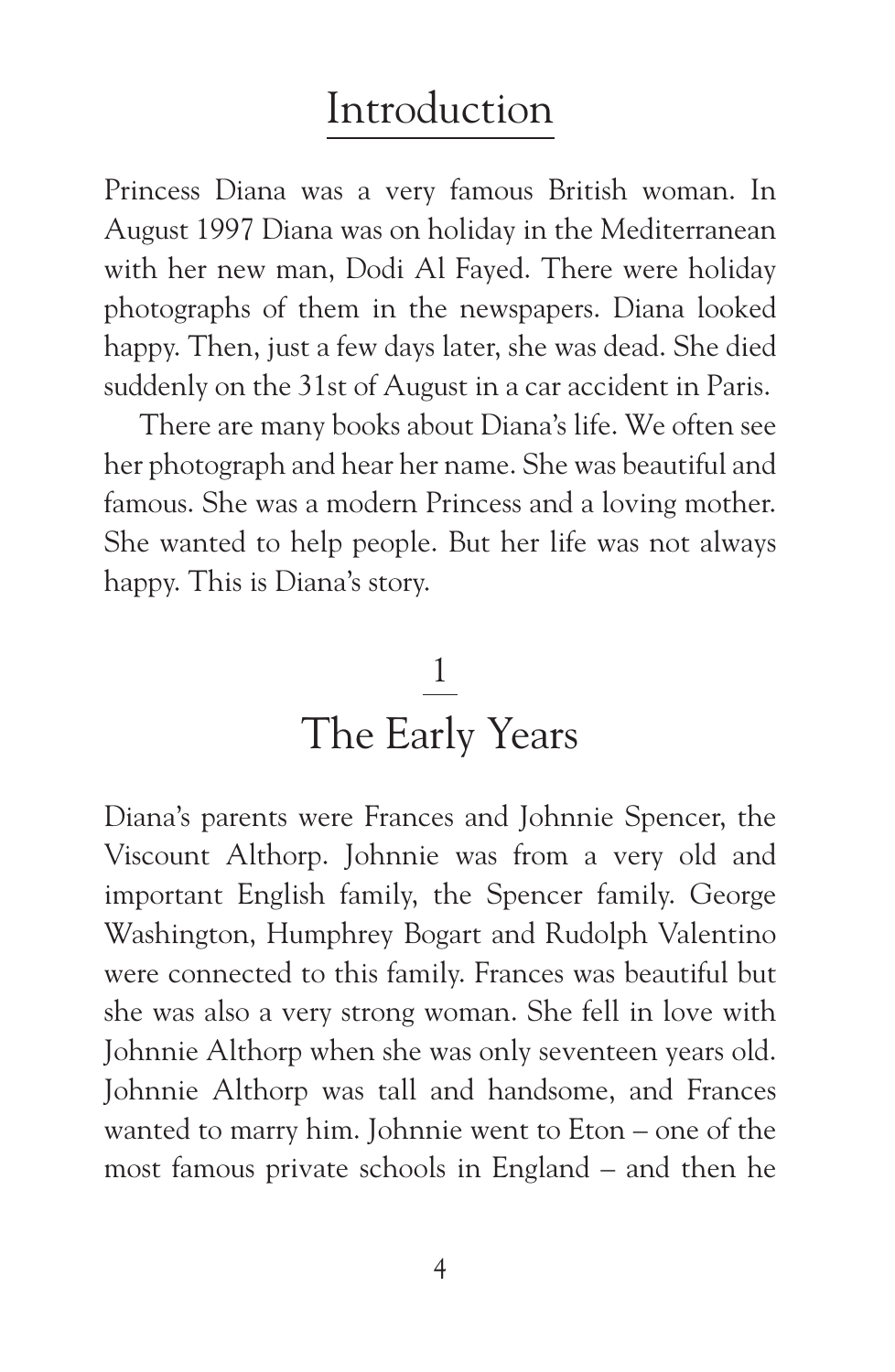was an officer in the army. Later he left the army and studied farming.

Frances and Johnnie married on the 1st of June 1954 at St Margaret's Church, Westminster, in London. A thousand people were at the wedding. The Queen, the Duke of Edinburgh, the Queen Mother and the Queen's sister, Princess Margaret, all came.

Frances and Johnnie lived at Park House in Norfolk. The Royal Family had a house nearby called Sandringham House. The royals often came to Sandringham on holiday. They knew the Spencer family well.



**Johnnie Spencer and Frances Roche at their wedding, 1 June, 1954**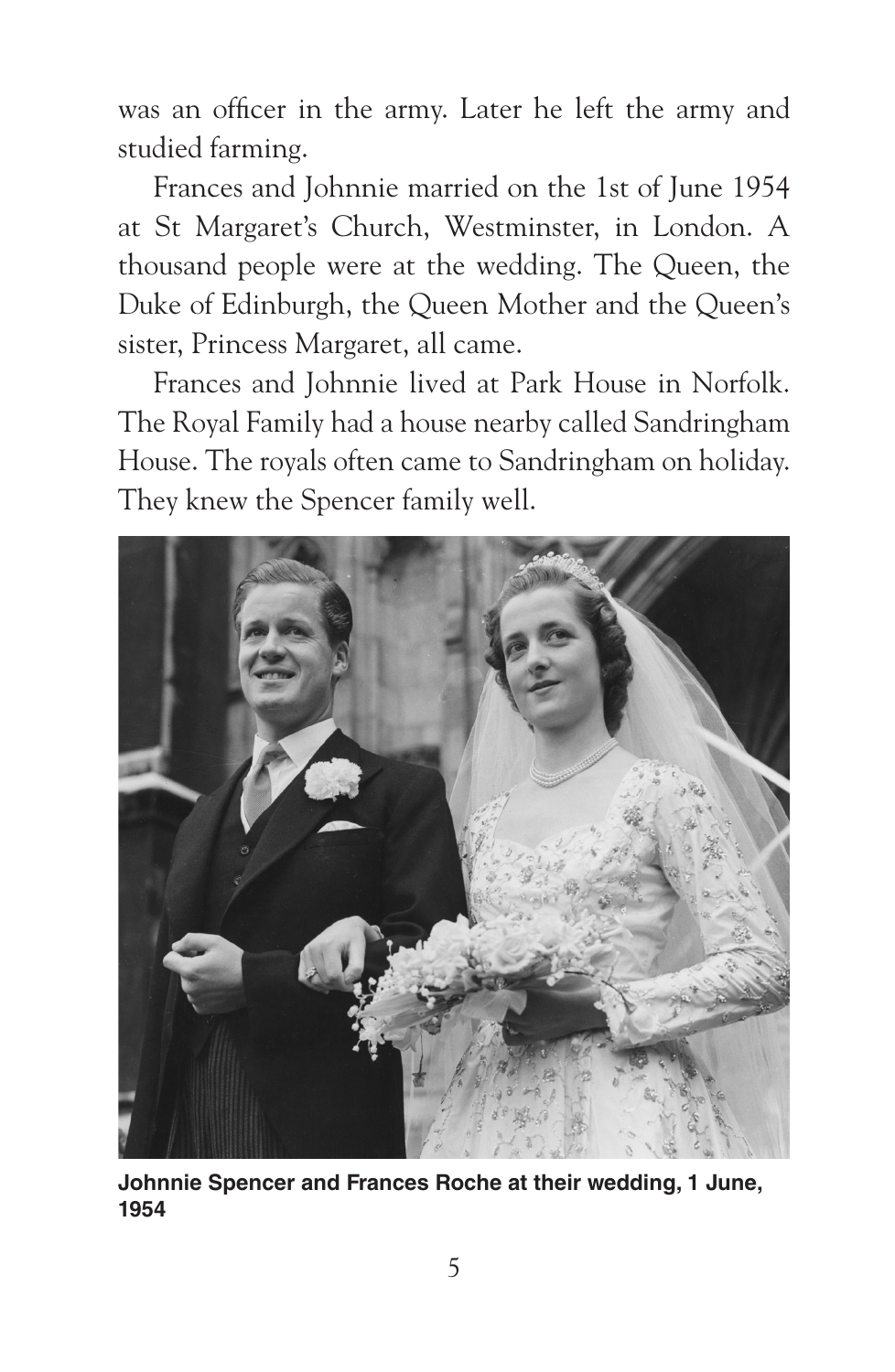When Frances's father died, he left her a lot of money. Frances used the money to buy a farm at Snettisham, near Park House. In 1955 the couple had a daughter, Sarah, and in 1957, another daughter, Jane.

In 1960, they had another child. This time it was a boy, called John. But he died after only ten hours.

Then, on the 1st of July 1961, Diana was born. And three years later, in May 1964, Frances and Johnnie had a boy, Charles. But there were problems in the marriage. In 1966 Frances met a new man, Peter Shand Kydd, at a party in London. Frances and Peter fell in love.

At Christmas 1967, Frances left Johnnie and moved to London. She wanted to take the children with her. Johnnie wanted them to stay at Park House with him.

Diana missed her mother very much. She was only six years old when Frances left. Her sisters were at boarding school – a type of school where they lived most of the time. It was a sad and very difficult time for Diana and Charles.

After Frances left, Johnnie paid money to different women – called nannies – to look after the children at Park House. The Spencer children loved Park House. It was a large and friendly house. Diana loved animals like dogs, cats and rabbits. She enjoyed swimming, playing tennis, and going for picnics on the beach. She visited her mother in London at the weekends.

Sometimes the Royal Family invited the Spencer children to the big house at Sandringham. Diana was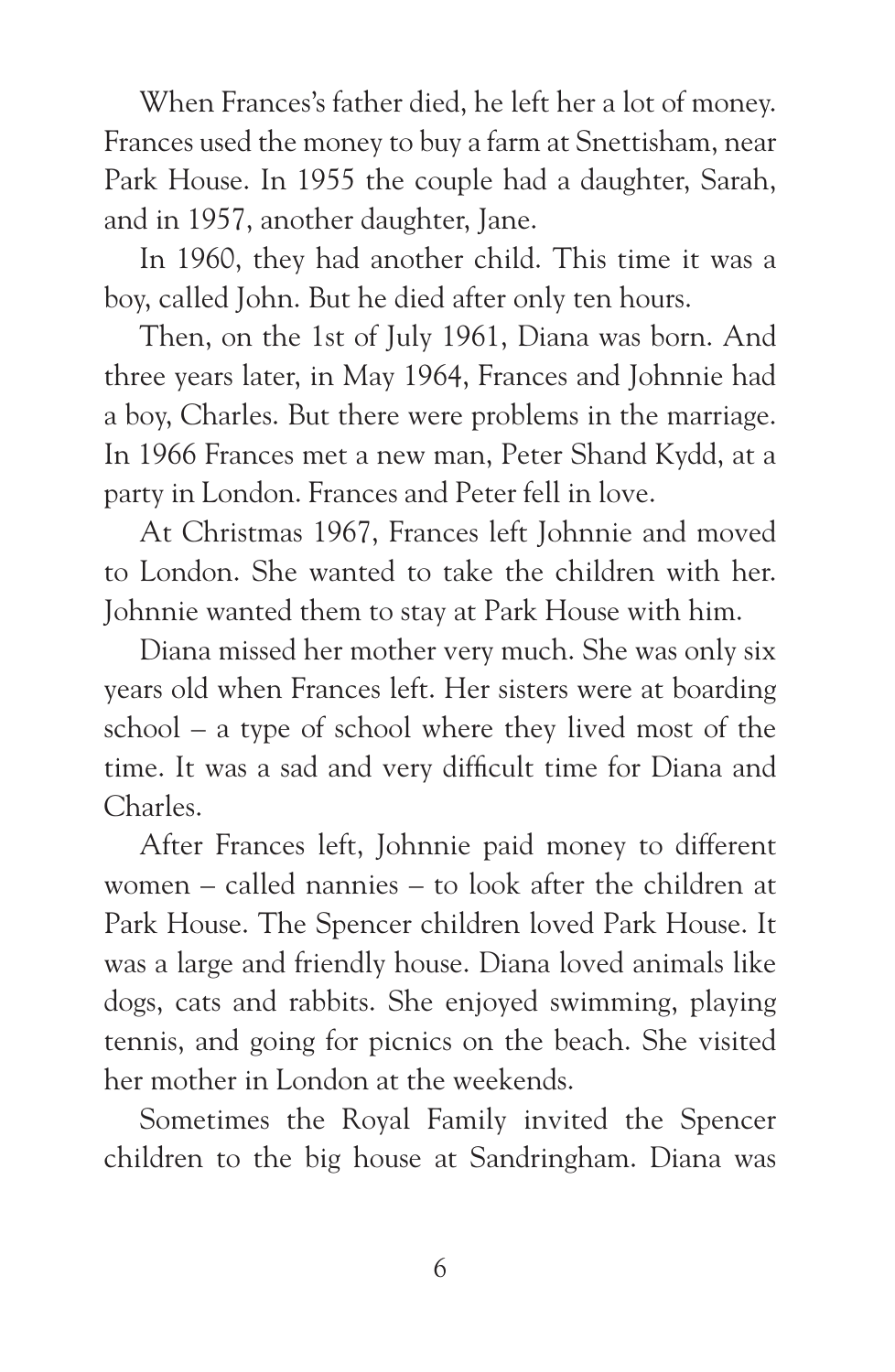good friends with Prince Charles's younger brother, Prince Andrew.

Diana's mother and father divorced in April 1969. Frances married Peter Shand Kydd soon after. Diana and her brother had holidays with Peter and his three children. Later, Frances and Peter bought a big house on the Isle of Seil. Seil was an island near the west coast of Scotland.



**The Spencer family at Althorp House, 1969. Diana (left) and Charles are at the front of the picture**

Diana went to a small day school near her home called Silfield. But when she was nine, her father sent her to boarding school. The school was called Riddlesworth Hall.

In September 1973, when Diana was twelve, she moved to another school called West Heath. West Heath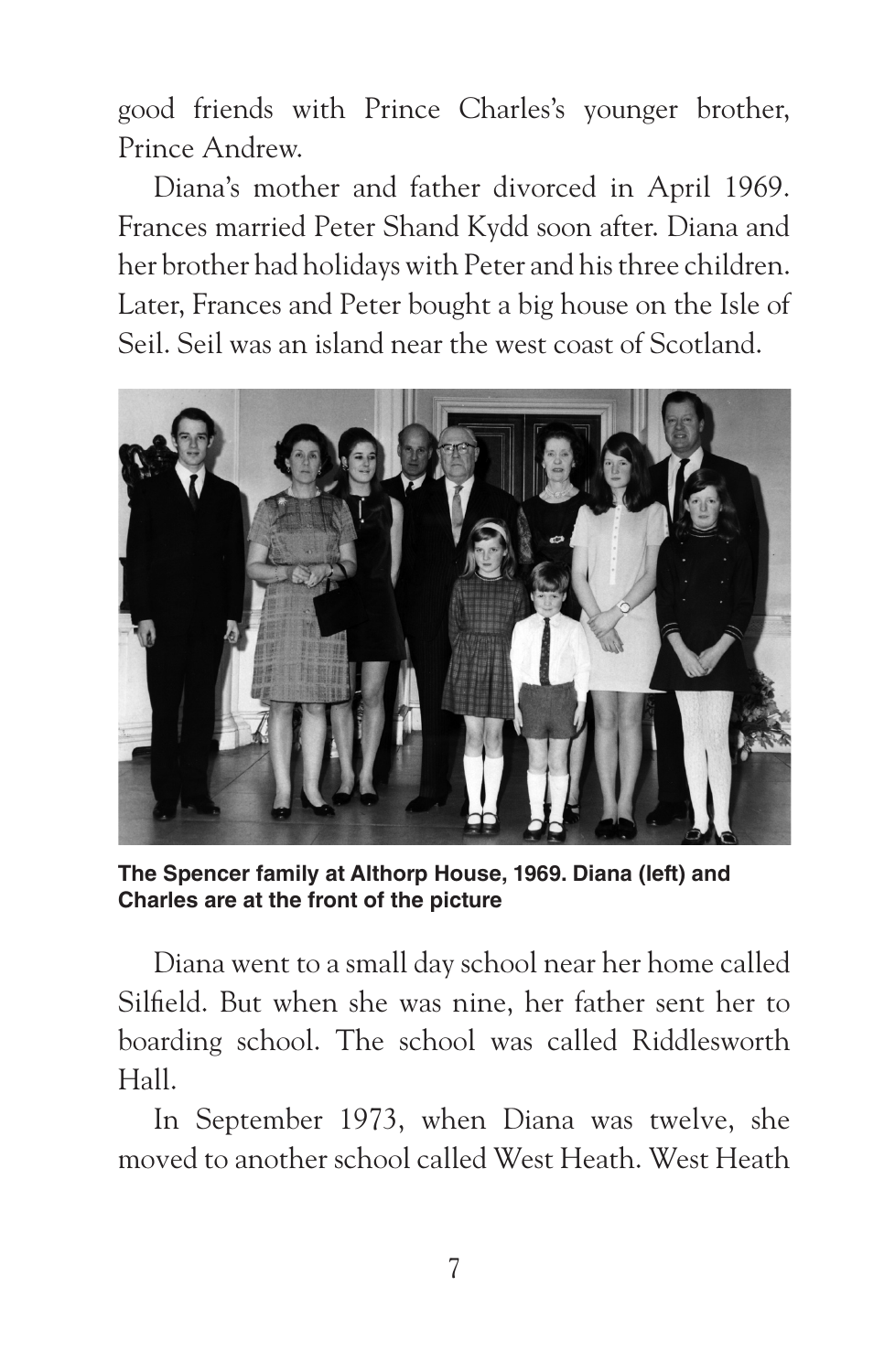was near the town of Sevenoaks in Kent. Diana liked her new school. She had some good friends there. She learned to dance and play the piano. She was not very interested in school exams, but she was good at dancing and swimming.

At this time, Johnnie Althorp met a new woman. Her name was Raine Legge, the Countess of Dartmouth. Raine was also the writer Barbara Cartland's daughter.

Raine was married with four children. Johnnie's children loved their father very much and they did not want him to be with another woman.

Then, on the 9th of June 1975, Johnnie's father, Jack, died. Jack was the seventh Earl Spencer. Now Johnnie became the eighth Earl Spencer and Diana became 'Lady Diana Spencer'. Johnnie and his family went to live in his father's great house at Althorp in Northampton.

The Spencer children did not like Althorp very much. It was a very big house in a large park. It had 121 rooms. It was a beautiful house but it was also very cold. It was not a 'home' like Park House.

Raine started to come to Althorp a lot. In May 1976, Raine and her husband divorced. Two months later, in July, Johnnie and Raine married quietly in London. Johnnie did not tell his children about the wedding. They read about it in the newspapers.

The Spencer children were very angry with their father. Now Raine lived at Althorp all the time. Diana loved her father, but he was now married to Raine. This was very difficult for Diana.